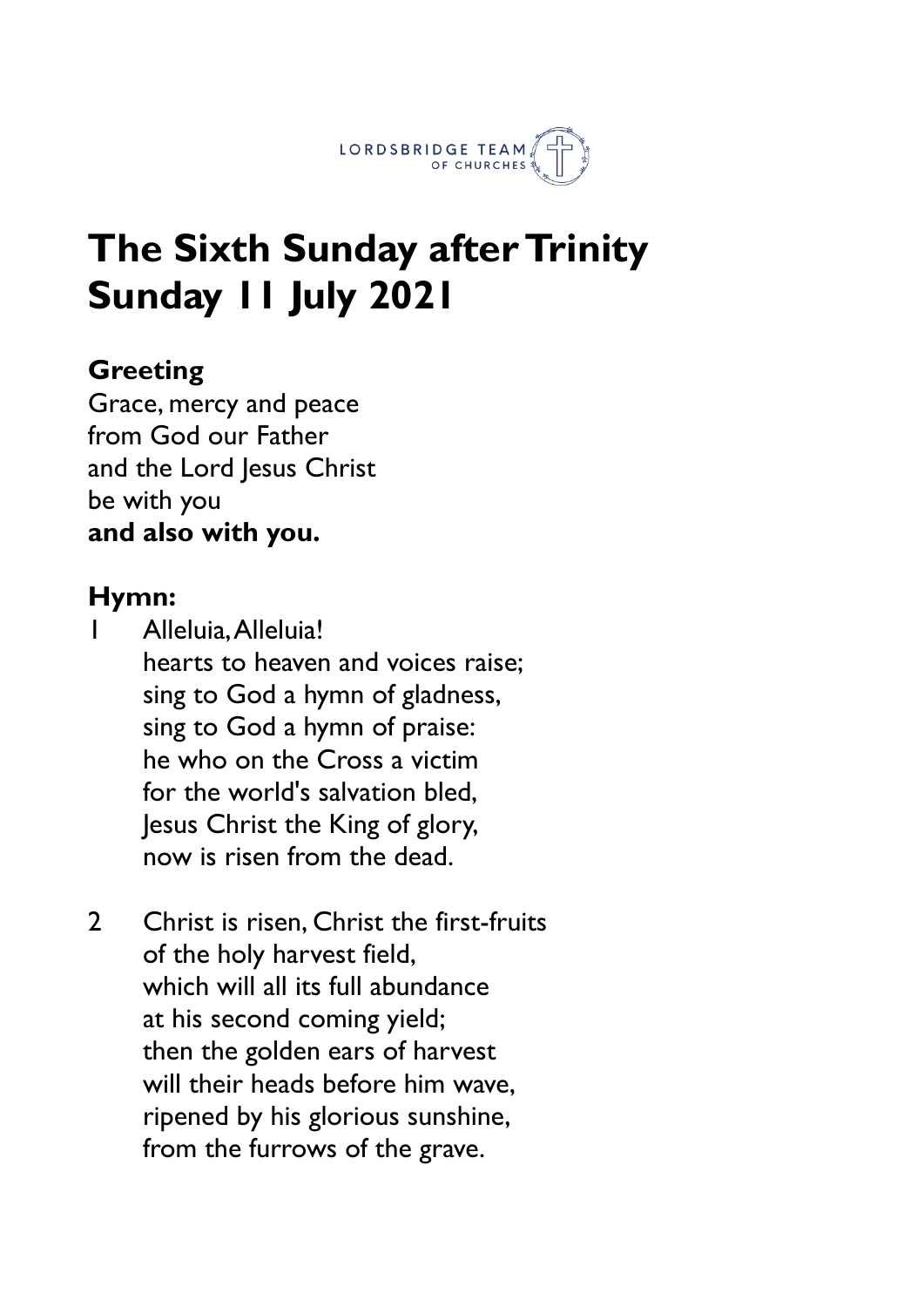- 3 Christ is risen, we are risen; shed upon us heavenly grace, rain and dew, and gleams of glory from the brightness of thy face; that we, with our hearts in heaven, here on earth may fruitful be, and by angel-hands be gathered, and be ever, Lord, with thee.
- 4 Alleluia, Alleluia, glory be to God on high; Alleluia to the Saviour, who has gained the victory; Alleluia to the Spirit, fount of love and sanctity; Alleluia, Alleluia, to the Triune Majesty.

*Christopher Wordsworth (1807-1885) (Public Domain)*

#### **Prayers of Penitence**

**Lord God, we have sinned against you; we have done evil in your sight. We are sorry and repent. Have mercy on us according to your love. Wash away our wrongdoing and cleanse us from our sin. Renew a right spirit within us and restore to us the joy of your salvation, through Jesus Christ our Lord. Amen.**

May the Father of all mercies cleanse us from your sins,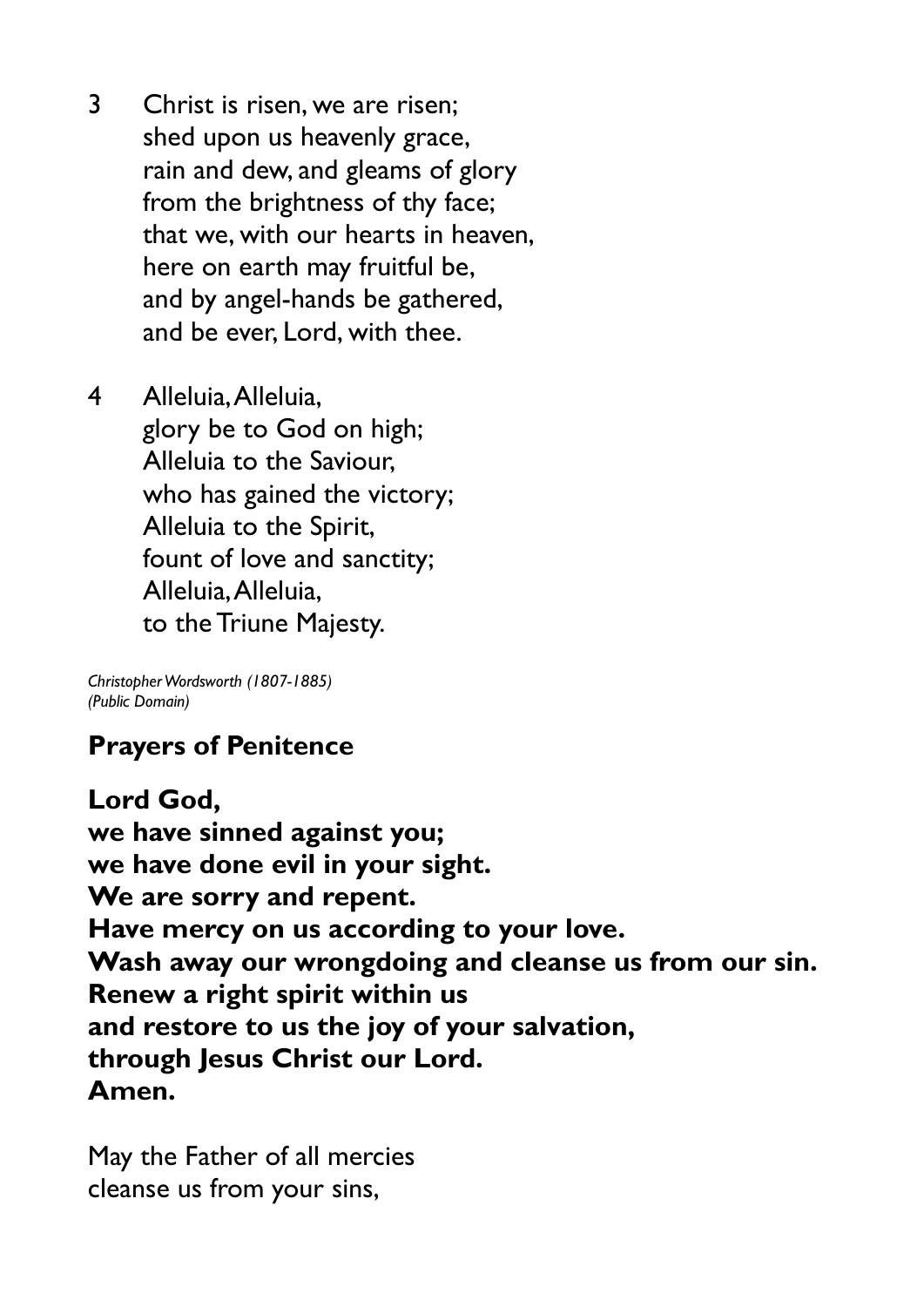and restore us in his image to the praise and glory of his name, through Jesus Christ our Lord. **Amen.**

# **Praise**

Let everything be said and done in the name of the Lord Jesus,

**giving thanks to God through Jesus Christ.**

Sing psalms, hymns and sacred songs:

**let us sing to God with thankful hearts.**

Open our lips, Lord:

**and we shall praise your name.**

# **Meditation**

We will now concentrate on these following words from Psalm 85.

- <sup>8</sup> Let me hear what God the LORD will speak, for he will speak peace to his people, to his faithful, to those who turn to him in their hearts.
- 9 Surely his salvation is at hand for those who fear him, that his glory m ay dwell in our land.
- <sup>10</sup> Steadfast love and faithfulness will meet; righteousness and peace will kiss each other.
- $11$  Faithfulness will spring up from the ground, and righteousness will look down from the sky .
- $12$  The LORD will give what is good, and our land will yield its increase.
- <sup>13</sup> Righteousness will go before him, and will m ake a path for his steps.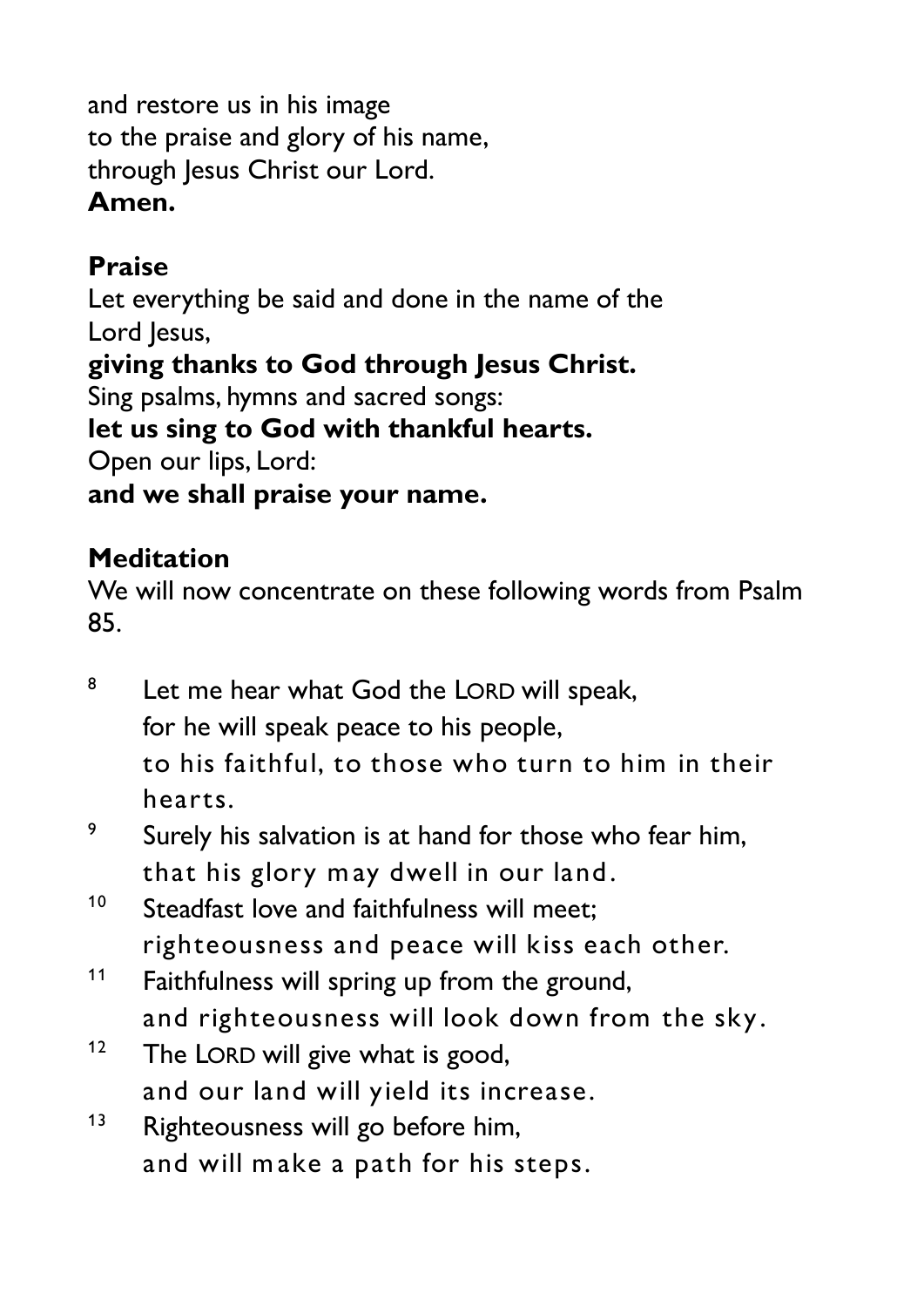# **Readings by Clare Crang**

# **Amos 7.7-15**

This is what he showed me: the Lord was standing beside a wall built with a plumb line, with a plumb line in his hand. And the LORD said to me, "Amos, what do you see?" And I said, "A plumb line." Then the Lord said,

"See, I am setting a plumb line

in the midst of my people Israel;

I will never again pass them by;

the high places of Isaac shall be made desolate,

and the sanctuaries of Israel shall be laid waste,

and I will rise against the house of Jeroboam with the sword." Then Amaziah, the priest of Bethel, sent to King Jeroboam of Israel, saying, "Amos has conspired against you in the very centre of the house of Israel; the land is not able to bear all his words. For thus Amos has said,

'Jeroboam shall die by the sword,

and Israel must go into exile away from his land.'"

And Amaziah said to Amos, "O seer, go, flee away to the land of Judah, earn your bread there, and prophesy there; but never again prophesy at Bethel, for it is the king's sanctuary, and it is a temple of the kingdom."

Then Amos answered Amaziah, "I am no prophet, nor a prophet's son; but I am a herdsman, and a dresser of sycamore trees. and the LORD took me from following the flock, and the LORD said to me, 'Go, prophesy to my people Israel.'

## **Mark 6.14-29**

King Herod heard of it, for Jesus' name had become known. Some were saying, "John the baptizer has been raised from the dead; and for this reason these powers are at work in him. But others said, "It is Elijah." And others said, "It is a prophet, like one of the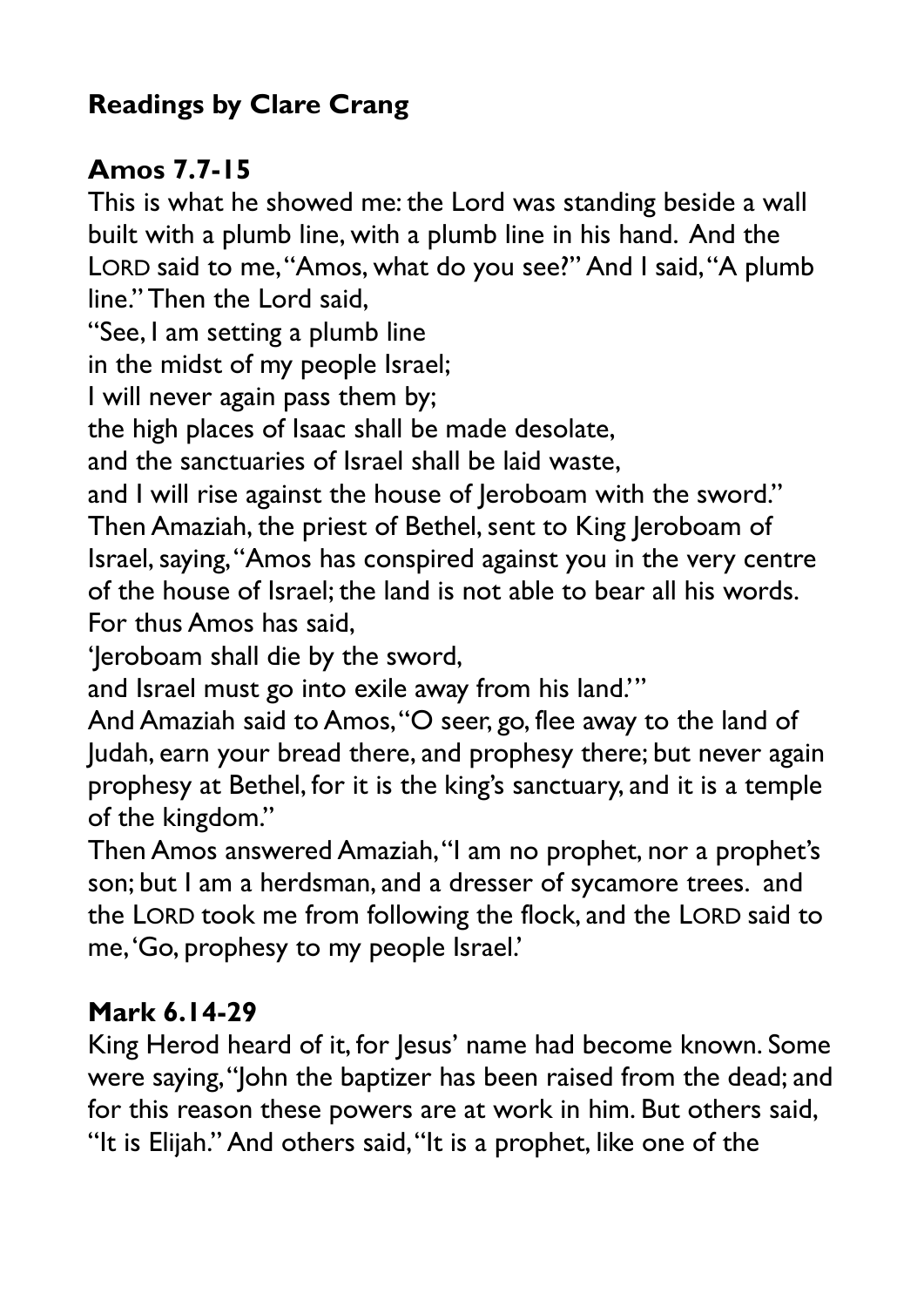prophets of old". But when Herod heard of it, he said, "John, whom I beheaded, has been raised."

For Herod himself had sent men who arrested John, bound him, and put him in prison on account of Herodias, his brother Philip's wife, because Herod had married her. For John had been telling Herod, "It is not lawful for you to have your brother's wife." And Herodias had a grudge against him, and wanted to kill him. But she could not, for Herod feared John, knowing that he was a righteous and holy man, and he protected him. When he heard him, he was greatly perplexed; and yet he liked to listen to him.But an opportunity came when Herod on his birthday gave a banquet for his courtiers and officers and for the leaders of Galilee. When his daughter Herodias came in and danced, she pleased Herod and his guests; and the king said to the girl, "Ask me for whatever you wish, and I will give it." And he solemnly swore to her, "Whatever you ask me, I will give you, even half of my kingdom." She went out and said to her mother, "What should I ask for?" She replied, "The head of John the baptizer."Immediately she rushed back to the king and requested, "I want you to give me at once the head of John the Baptist on a platter."The king was deeply grieved; yet out of regard for his oaths and for the guests, he did not want to refuse her.Immediately the king sent a soldier of the guard with orders to bring John's head. He went and beheaded him in the prison, brought his head on a platter, and gave it to the girl. Then the girl gave it to her mother.When his disciples heard about it, they came and took his body, and laid it in a tomb.

#### **Sermon by David Newton**

Well what depressing readings! Our Gospel passage feels particularly odd perhaps because Jesus is not the central character. Jesus becomes the prologue to the story of John the Baptist, in a reversal of the overall narrative. Mark's readers might well have wondered what had happened to this esoteric figure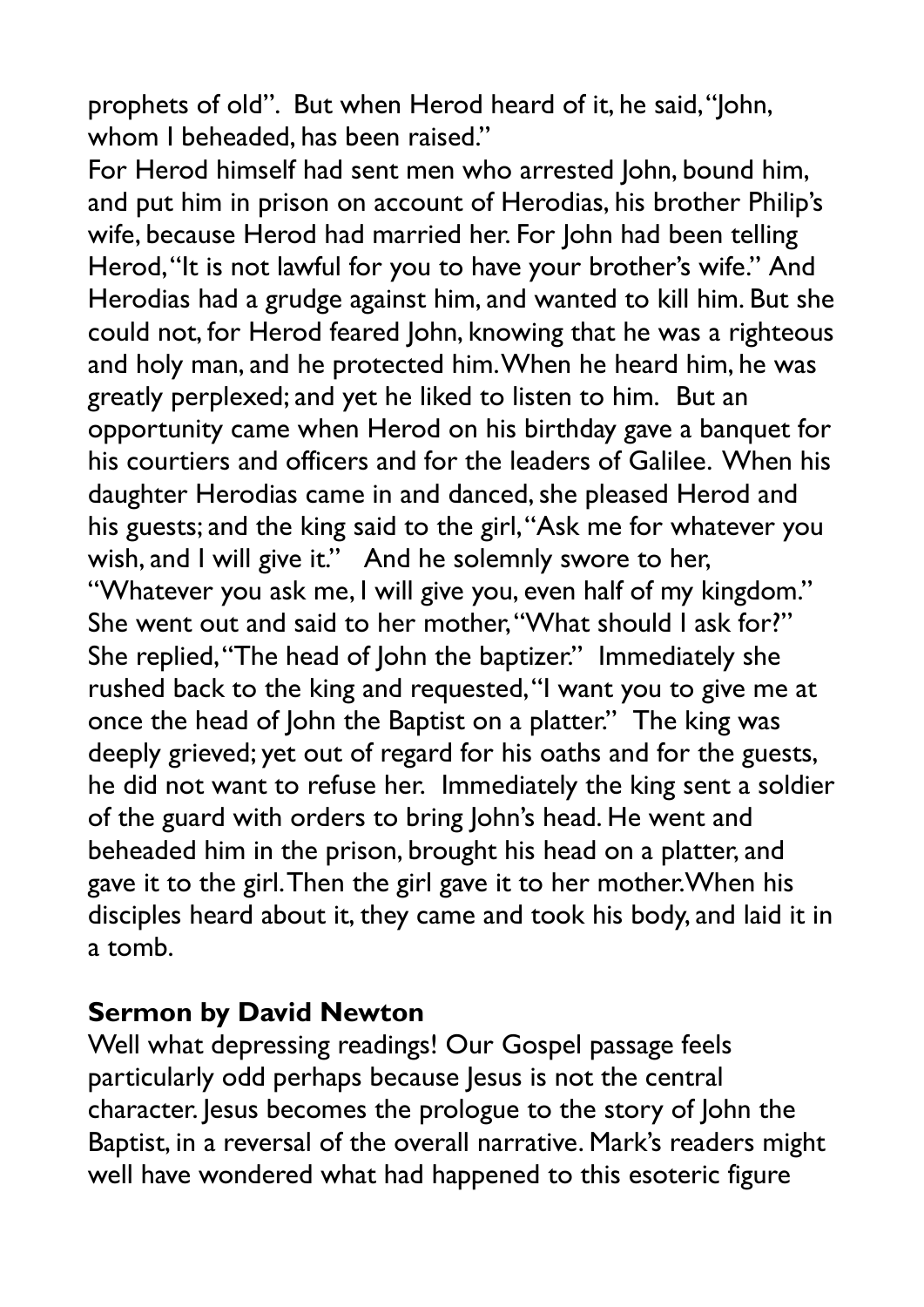from the desert who ate locusts and honey, and so Mark shares with his readers the grizzly details of John's death.

Mark tells the almost farcical story of how this man died because of Herod's libido and rash words; how he died because of a series of unfortunate circumstances coming together almost by chance. If Herod hadn't taken his brother's wife; if that brother's wife hadn't had an attractive daughter, who hadn't danced on a night Herod was drunk; if that daughter hadn't asked her mother what prize to get from Herod… if, if, if, John would have lived.

As it was, through this series of events that could so easily have been otherwise, John's disciples had to gather, take his body, and lay it in a tomb.

There is no happy ending to the story. It is pushing towards that dramatic genre, tragedy.

This strange insertion into the overall Gospel narrative is in fact a crucial part of the story. It reminds us that oftentimes things do not end well; things do not always end as we want. There is not always a happy ending – certainly not in this life.

This is a rather uncomfortable truth that we tend to seek to avoid, both as a society and as a church. We give each other clichés instead: it will all work out; everything happens for a reason; it'll be okay in the end, and so on.

In some 'ultimate' sense this is true: nothing can extinguish the life and love of God, and so yes all will be well in the end. And yet, to just jump to that 'ultimate horizon' too often misses the pain, the tragedy, the suffering, the difficulty of endings as we experience them here and now. John was beheaded, his disciples took him and laid him in a tomb. This was not a happy ending for John or his disciples.

Christianity is not meant to be a flight from pain, or a kind of false consolation that promises happy endings. Instead, the resurrection of Jesus – which shows us that divine Love and Life can never be overcome – gives us the resources we need to face whatever we might experience in this world of happenstance and contingency.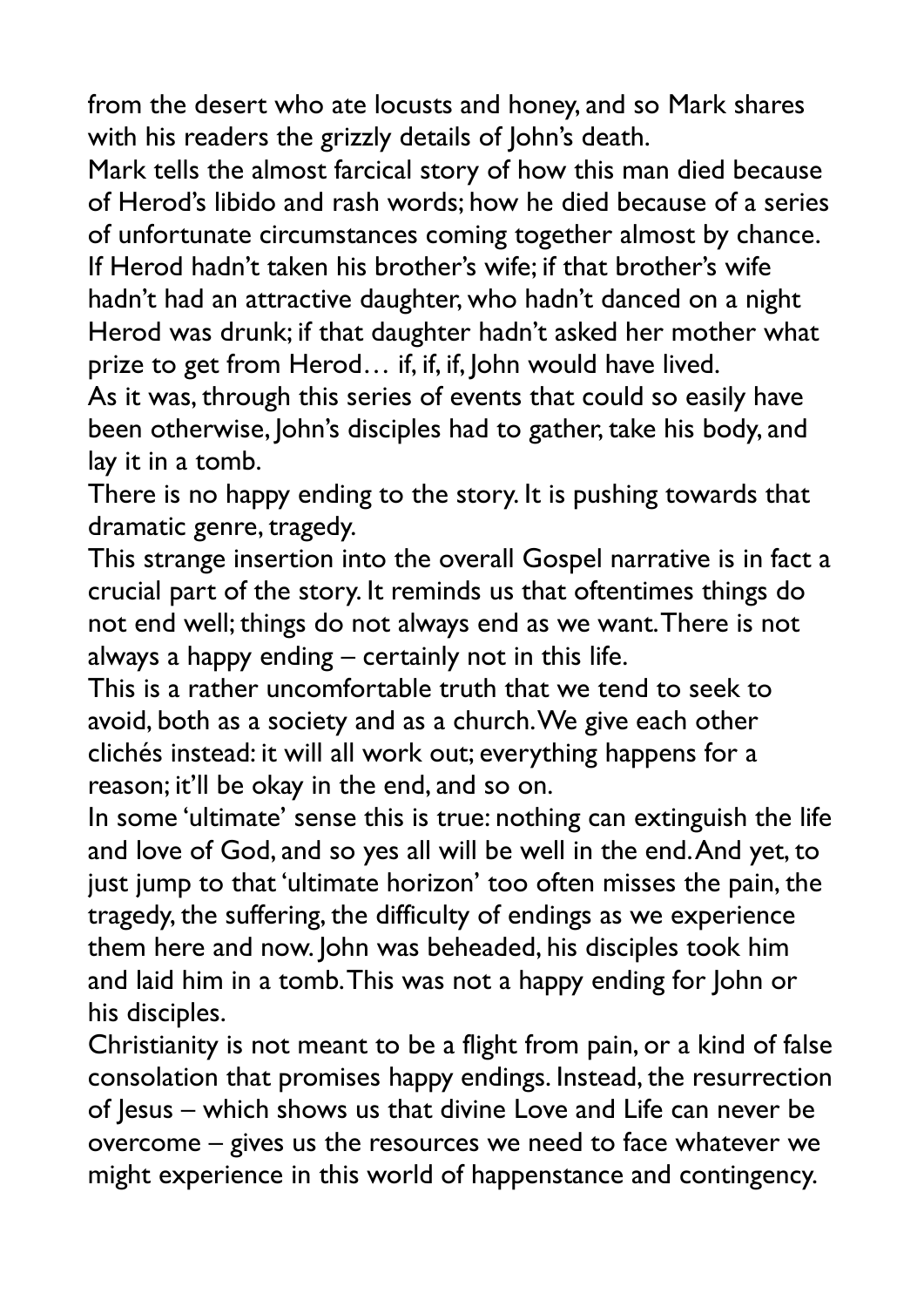Everything does not happen for a reason. Stuff happens. We live in a world of ifs and if onlys…If, if, if things had worked out differently. If only this or that. If only the dancer had said what she wanted from Herod and not asked her mother, John would have lived. We live in a world that is not under our control and never can be.

The Good News does not deny these ifs and if onlys. It does not (although it sometimes is presented as such) provide some magical levers to control life around us to make it all work out. Instead the Good News is that we have all the resources we need in Christ to sit in the darkness. For we live in the knowledge that nothing, nothing, nothing can put the light out.

As Christians then who seek to bring the good news to others, we are called above all to simply 'be with' others in whatever circumstances they might be going through. We are called to sit in the places of pain and difficulty, not providing clichéd happy endings, but being a visible sign of the Love that cannot be extinguished.

Last week, Chris Westgarth, from Comberton was ordained a deacon in Ely Cathedral and now re-joins the team as a curate (based primarily in Comberton). At the ordination service the Bishop told the congregation what the job of a deacon is. Part of this commission is as follows:

[deacons] are to work with their fellow members in searching out the poor and weak, the sick and lonely and those who are oppressed and powerless, reaching into the forgotten corners of the world, that the love of God may be made visible.

This is the call to all Christians, but it is particularly incumbent upon those who are ordained to model such work, to make it visible as the ministry of the Church, and to enable others to engage in it.

Chris, and indeed each of us, are called to sit in the darkness that the love of God may be made visible – not to say everything is okay, not to bring false consolation or a false Gospel – but to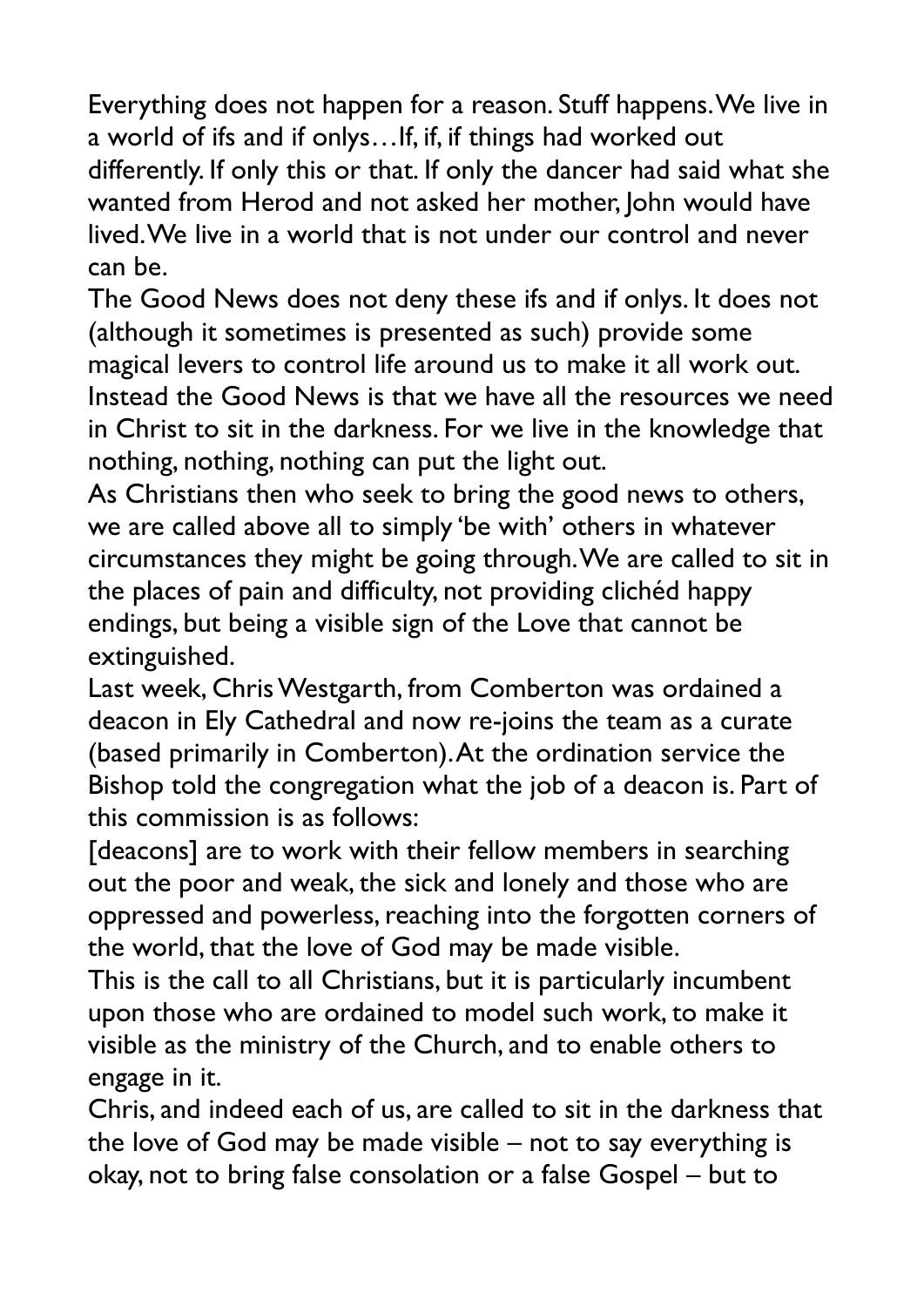simply let the light of Christ shine in places of difficulty. Doing that does not require some great skill, or academic prowess or some particular knowledge base. Instead, we are like Amos, who was a simple herdsmen and dresser of sycamore trees (whatever that even is). He was called to be a prophet, to share the Word of God to those who didn't want to hear it. He was called to resist the clichés of the day – that all would be well, and that Israel would prosper and their enemies suffer – and was instead to help the people to see clearly, to face up to the difficulties they of the day and the injustices of their society. He did so grounded and rooted in the Covenant Love of God which could not and would not be broken, however much the people stretched it.

So, we too are called to avoid false consolations and the promise of happy endings, and to know that whatever comes our way – whatever the contingencies and happenstance of life throws at us – the Love and Life of God can never, ever be extinguished. And that gives us all we need, our Daily Bread for each new day. Amen.

## **Affirmation of Faith**

Let us declare our faith in God **We believe in God the Father, from whom every family in heaven and on earth is named.**

**We believe in God the Son, who lives in our hearts through faith, and fills us with his love.**

**We believe in God the Holy Spirit, who strengths us with power from on high.**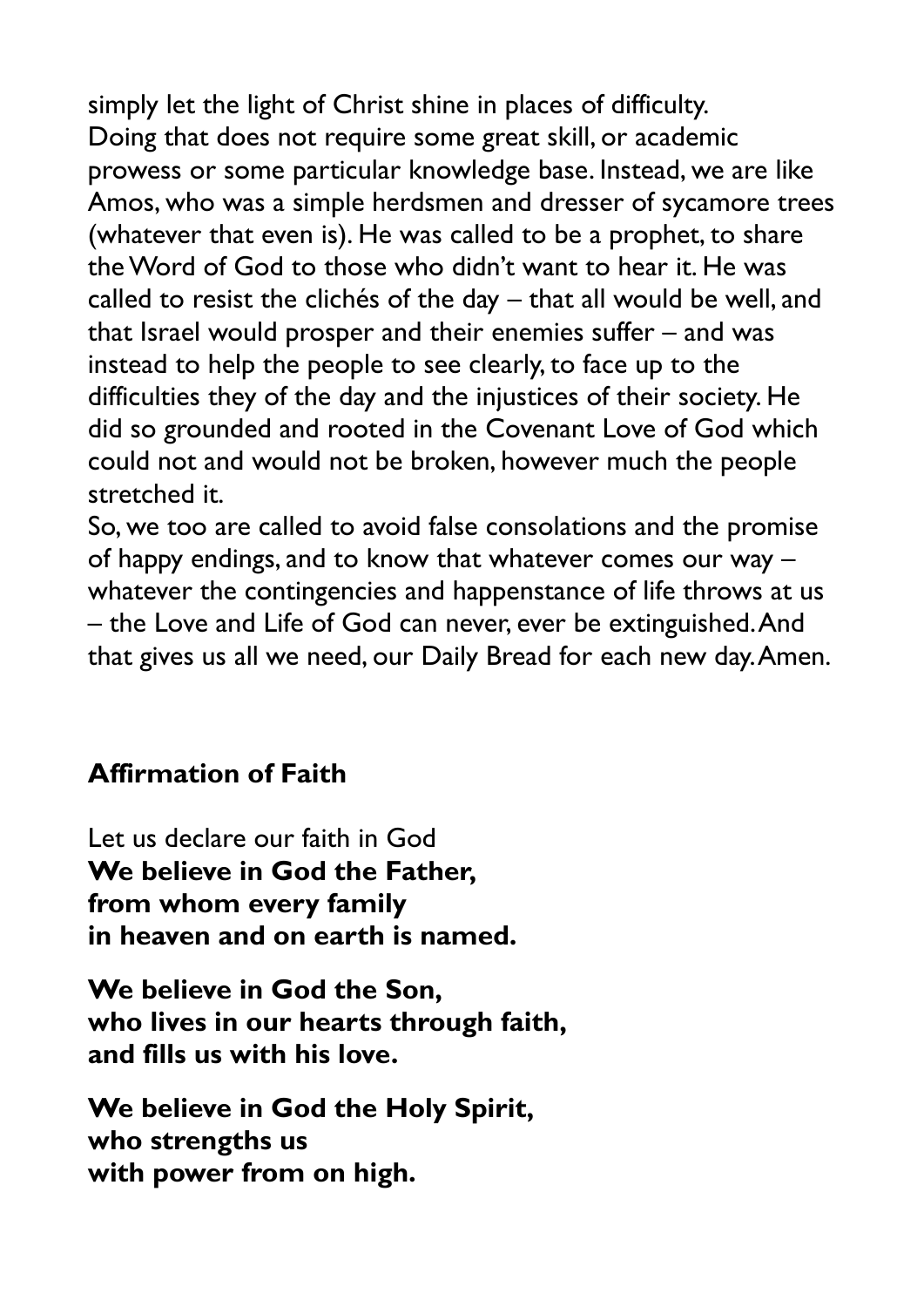## **We believe in God; Father, Son and Holy Spirit. Amen.**

## **Prayers of Intercession (Rick Nelms)**

- Today's intercessions will use words from the five marks of mission which we have been considering in recent weeks. We will use silence, confident that, as David wrote in today's psalm "Let me hear what God the LORD will speak, for he will speak peace to his people, to his faithful, to those who turn to him in their hearts." Confident that we follow the example of our Lord Jesus Christ who often went alone to pray. Confident that if we cannot find the words, then as Paul said "The Holy Spirit is here to help us. When we don't know what to pray for, the Spirit prays for us in ways that cannot be put into words and so all of our thoughts are known to God." [Romans 8:26- 27]
- Heavenly Father, we pray that the Church of Christ will proclaim the Good News of the Kingdom and will teach, baptise and nurture new believers.

*silence*

God of the Church, **hear our prayer**

Heavenly Father, we pray for our stewardship of creation, that we will strive to safeguard the integrity of creation and sustain and renew the life of the earth.

*silence*

Creator God, **hear our prayer**

Heavenly Father, we pray for all the world's people. In our prayer we challenge violence of every kind. *silence*

God of love, **hear our prayer**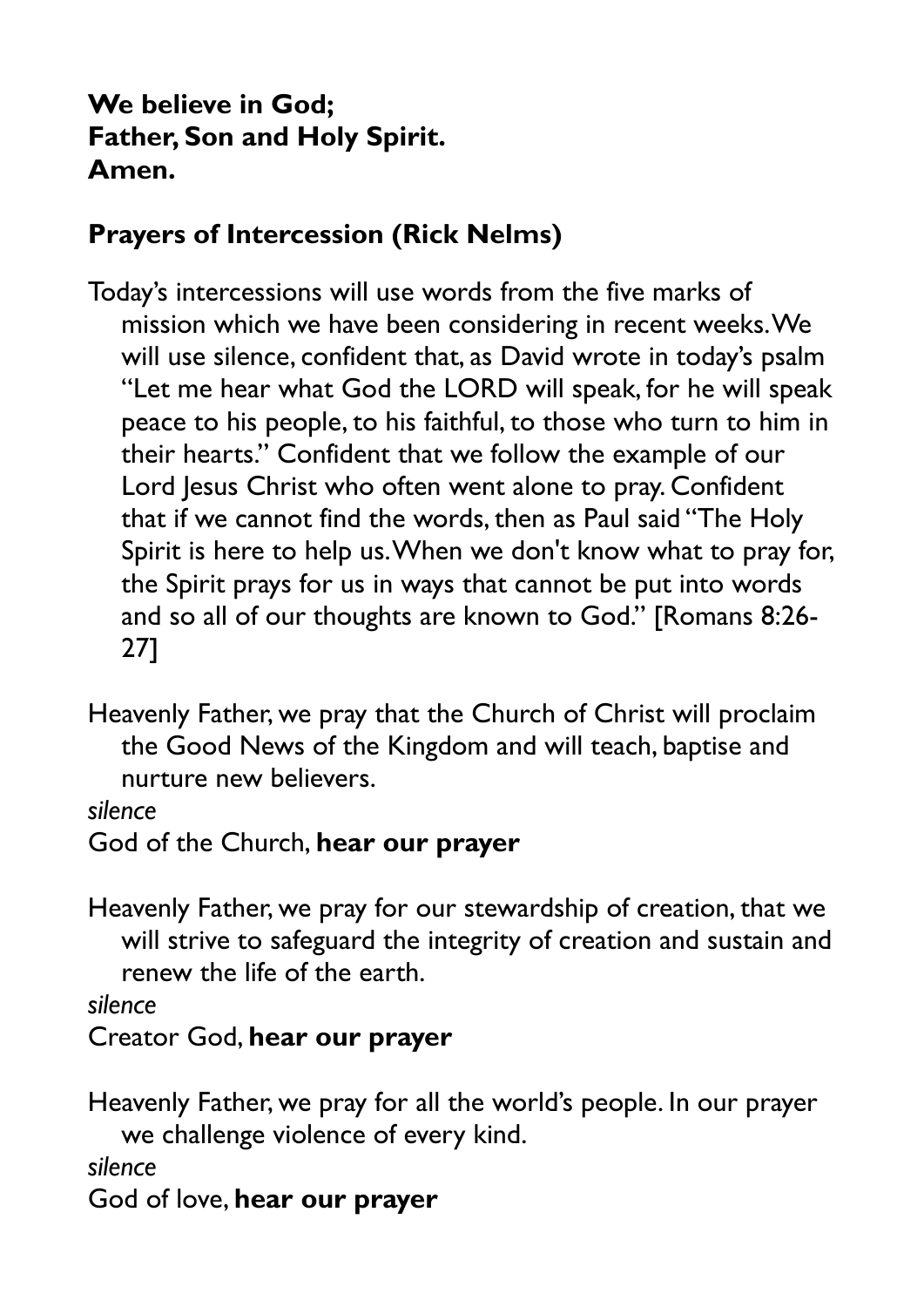Heavenly Father, we pray for the queen and for the leaders of the nations.We pray for leaders to pursue peace and reconciliation.

*silence*

## God of peace, **hear our prayer**

Heavenly Father, we pray for our local communities. We pray for the transforming of all the unjust structures which people sinfully divide up society.

*silence*

God who created us all equal and loves us all equally, **hear our prayer**

Heavenly Father, we pray for people who suffer in mind, in body or in spirit. We pray for all people who respond to human need by loving service and especially people who work in the NHS.

*silence*

God of comfort, **hear our prayer**

Heavenly Father, we pray for the communion of saints. We pray for people who are dying. We pray for people who are grieving. We thank you for the lives of those who have died in faith, including those whose faith is known only to you.

*silence*

Surely Your salvation is at hand for those who worship You, that Your glory may dwell on Earth and in Heaven. Steadfast love and faithfulness will meet; righteousness and peace will kiss each other. Faithfulness will spring up from the ground, and righteousness will look down from the sky. Righteousness will go before You, and will make a path for Your steps.

# Merciful Father, **accept these prayers for the sake of your Son, our Saviour Jesus Christ. Amen**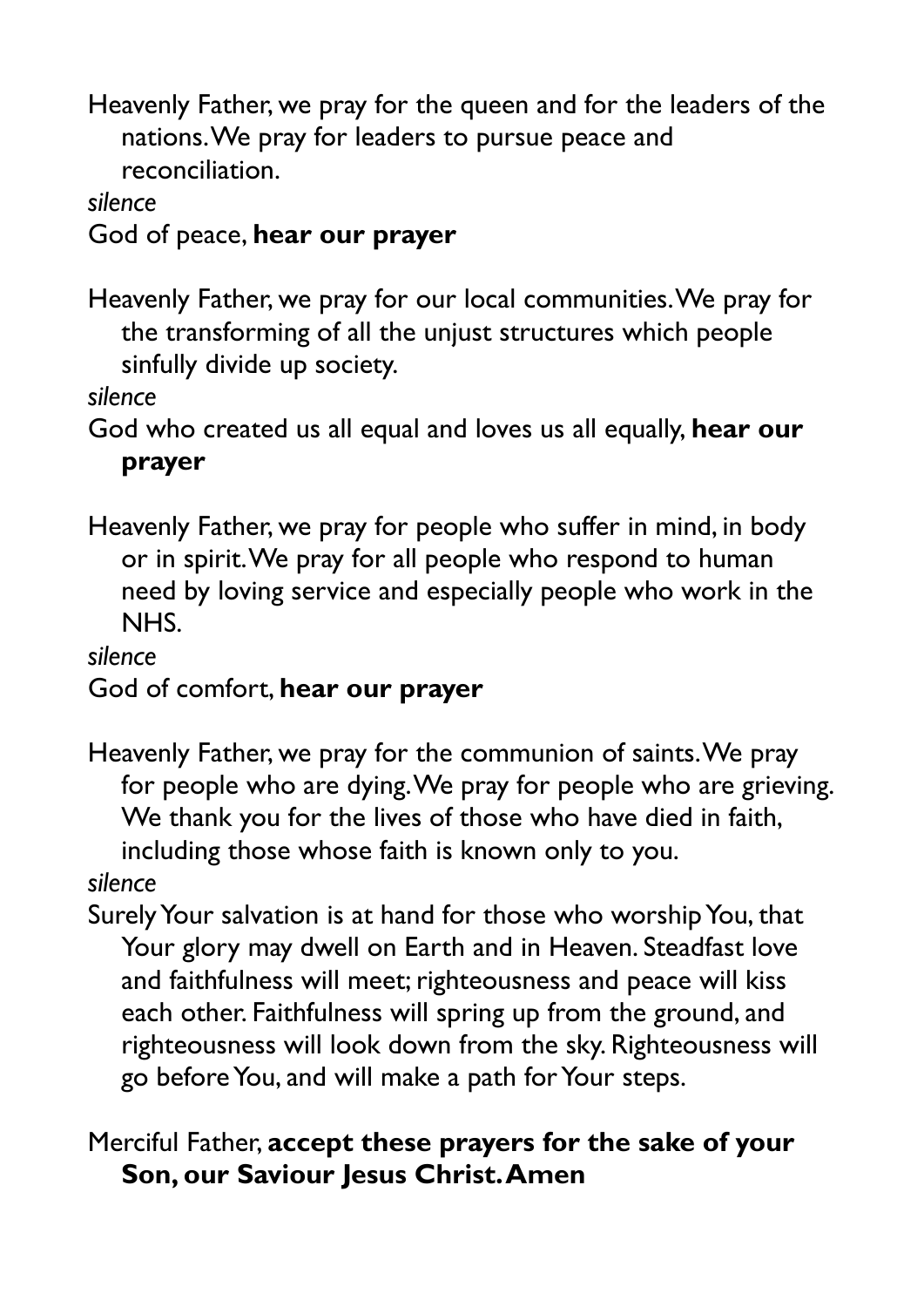# **The Collect**

Merciful God, you have prepared for those who love you such good things as pass our understanding: pour into our hearts such love toward you that we, loving you in all things and above all things, may obtain your promises, which exceed all that we can desire: through Jesus Christ your Son our Lord, who is alive and reigns with you, in the unity of the Holy Spirit, one God, now and for ever.

## **The Lord's Prayer**

As our Saviour taught us, so we pray **All: Our Father in heaven, hallowed be your name, your kingdom come, your will be done, on earth as in heaven. Give us today our daily bread. Forgive us our sins as we forgive those who sin against us. Lead us not into temptation but deliver us from evil. For the kingdom, the power, and the glory are yours now and for ever. Amen.**

#### **Hymn**

1 And can it be that I should gain an interest in the Saviour's blood? Died he for me, who caused his pain?